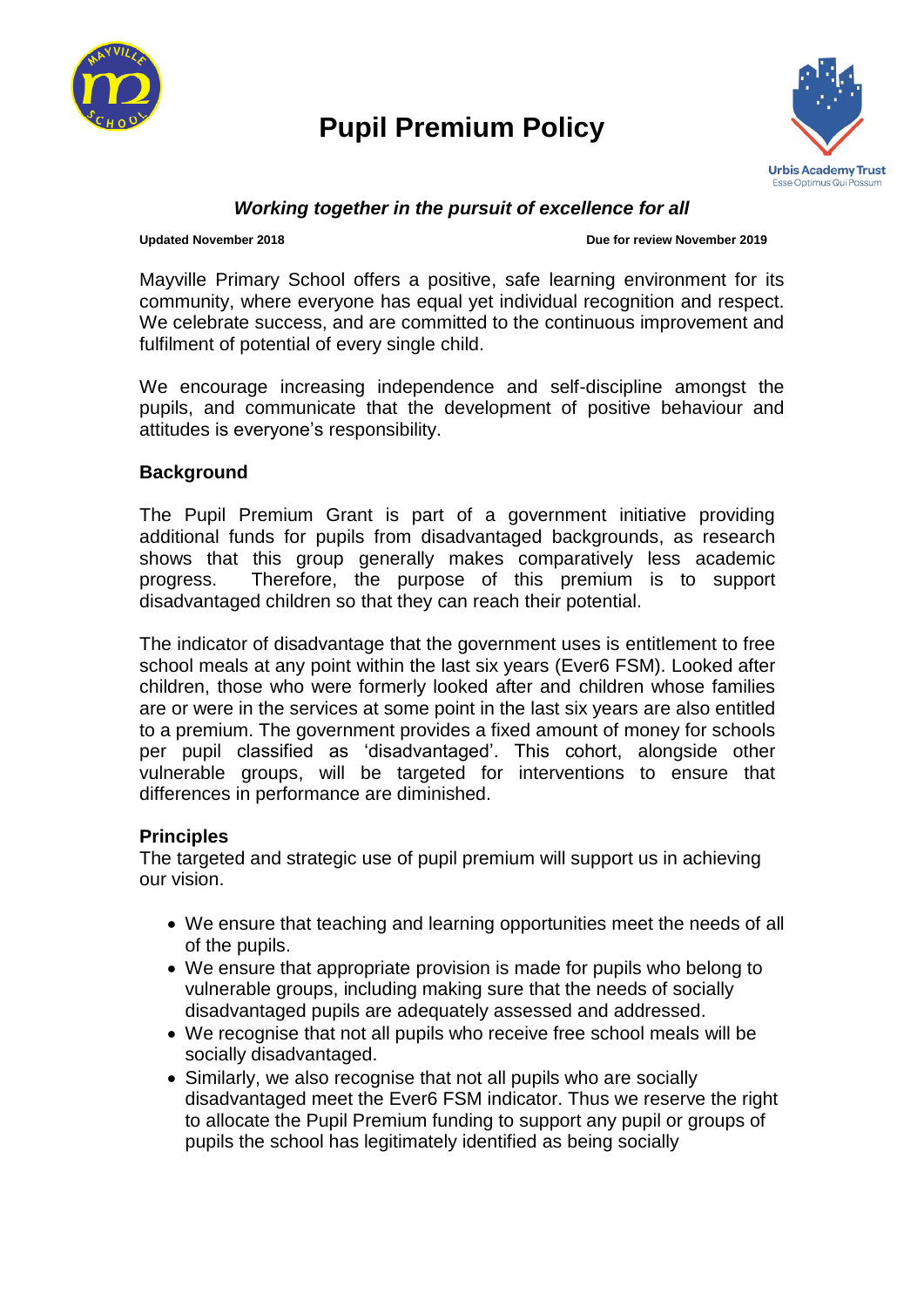disadvantaged. However, at least 70% of any intervention group will be made up of Ever6 FSM children.

• Pupil premium funding will be allocated following a needs analysis which will identify priority classes, groups or individuals. Limited funding and resources means that not all children identified as Ever6 FSM will be receiving interventions at any one time.

### **Provision**

The range of provision the governors may consider arranging for this group will depend on each child's needs, situation, current academic performance and progress. Provisions may include:

- targeted differentiation in class
- a place at Saturday School
- a place at a holiday camp
- enrichment activities
- $\bullet$  1:1 in class
- 1:1 for 10 minutes on a regular basis out of class
- small groups in class
- small groups in booster sessions outside of lesson times
- personalisation in class
- additional or personalised homework
- each-1-teach-1
- arranging for the child to become a UFA peer mentor or mentee
- additional learning opportunities like playing an additional musical instrument and LAMDA (public speaking)
- 1:1 or group work with a mentor
- a referral to a bought-in service provided by an external agency

All of our work through the pupil premium will be aimed at accelerating progress to ensure that children reach at least age-related expectations, and for the more-able disadvantaged children, that they reach greater depth or higher standard levels of performance. Initially communication, literacy and numeracy will be the primary focus. It should be noted that pupil premium provision will be in addition to that arranged for children identified as having a special educational needs.

## **Monitoring and Evaluation**

From the outset, teachers and LSAs are aware of the children that qualify for pupil premium in their class, and know that they are a target group. The attainment and progress of disadvantaged children is monitored using the following methods:

- half-termly summative assessments;
- half-termly and termly teacher assessments;
- close moderation of assessments;
- scrutinisation of pupils' work;
- observations and learning walks;
- case studies, and staff, parent and pupil voice;